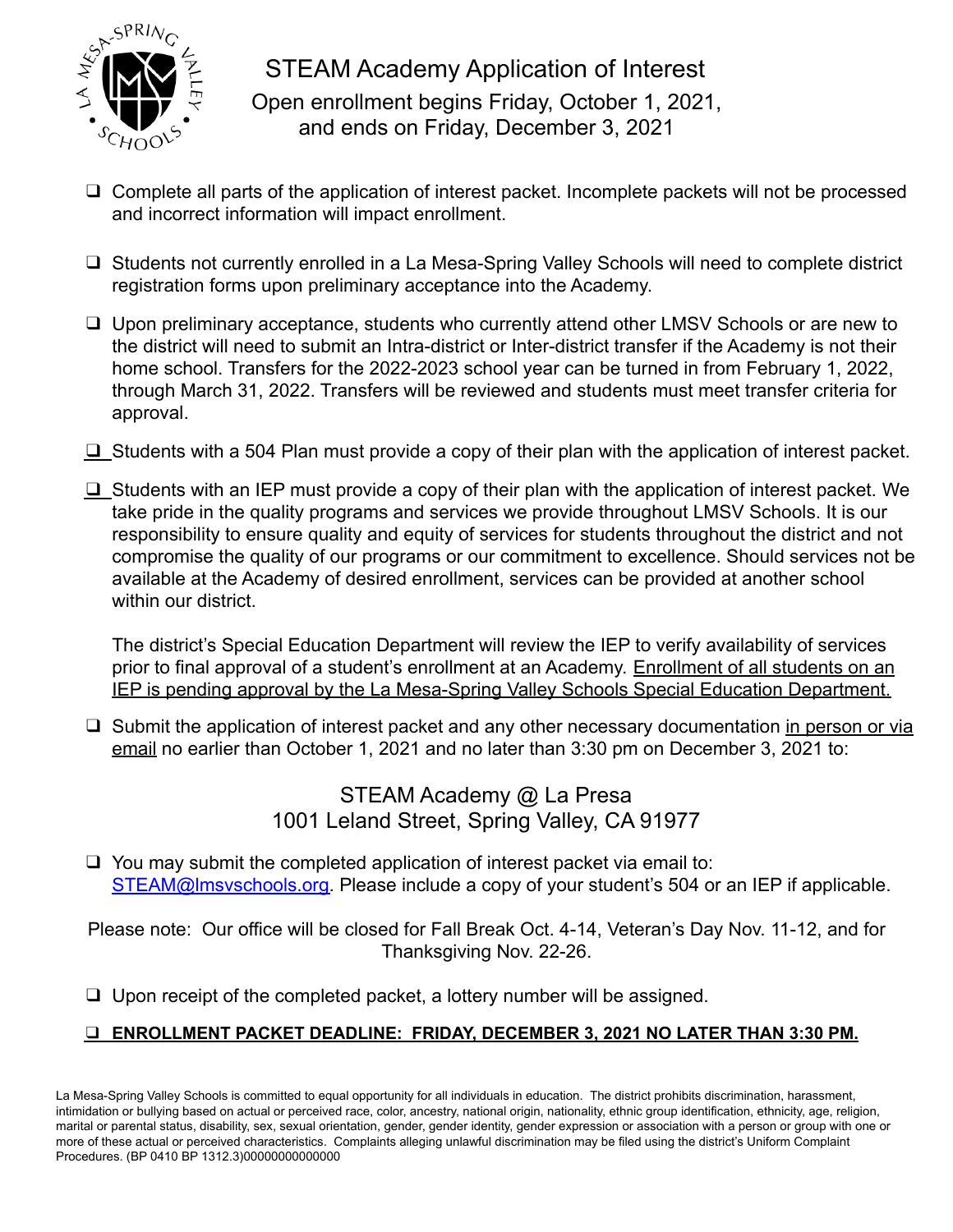|                                                                                                                                                                                                                                                                                                |                                                                                                         |                                                                              | Lottery #:                                                                                                                                                                                                                                                             |  |
|------------------------------------------------------------------------------------------------------------------------------------------------------------------------------------------------------------------------------------------------------------------------------------------------|---------------------------------------------------------------------------------------------------------|------------------------------------------------------------------------------|------------------------------------------------------------------------------------------------------------------------------------------------------------------------------------------------------------------------------------------------------------------------|--|
|                                                                                                                                                                                                                                                                                                | Application of Interest                                                                                 |                                                                              | Office use only<br>Date rec'd________<br>Initials: The Contract of the Contract of the Contract of the Contract of the Contract of the Contract of the Contract of the Contract of the Contract of the Contract of the Contract of the Contract of the Contract of the |  |
|                                                                                                                                                                                                                                                                                                |                                                                                                         | <b>M</b> / F                                                                 |                                                                                                                                                                                                                                                                        |  |
| Last name                                                                                                                                                                                                                                                                                      | First name                                                                                              | Gender                                                                       | Date of birth                                                                                                                                                                                                                                                          |  |
| <b>Address</b>                                                                                                                                                                                                                                                                                 | Apt. #                                                                                                  | City                                                                         | Zip                                                                                                                                                                                                                                                                    |  |
| Parent/Guardian name                                                                                                                                                                                                                                                                           | Phone                                                                                                   | <b>Email Address</b><br>$4^{th}$ / $5^{th}$ / $6^{th}$ / $7^{th}$ / $8^{th}$ |                                                                                                                                                                                                                                                                        |  |
| Name of current school                                                                                                                                                                                                                                                                         | <b>Current Grade</b>                                                                                    |                                                                              | Circle grade next school year (August 2022)                                                                                                                                                                                                                            |  |
|                                                                                                                                                                                                                                                                                                |                                                                                                         |                                                                              |                                                                                                                                                                                                                                                                        |  |
| School of residence <b>QConfirmed</b>                                                                                                                                                                                                                                                          |                                                                                                         |                                                                              | Incorrect information will impact enrollment.                                                                                                                                                                                                                          |  |
|                                                                                                                                                                                                                                                                                                |                                                                                                         |                                                                              |                                                                                                                                                                                                                                                                        |  |
| Legal/biological siblings that currently attend STEAM:<br>Name: <u>University of the set of the set of the set of the set of the set of the set of the set of the set of the set of the set of the set of the set of the set of the set of the set of the set of the set of the set of the</u> | Will legal/biological sibling continue to be enrolled for the 2022-23 school year? $\Box$ Yes $\Box$ No |                                                                              | Current grade (2021-22—this school year): ____                                                                                                                                                                                                                         |  |

**The above enrollment information is true and accurate. I understand that any incorrect information may affect my child's acceptance into the program (i.e. incorrect grade level, undisclosed support services, etc.).**

| Parent signature                    |         |            |            | Date                  |                |  |  |  |
|-------------------------------------|---------|------------|------------|-----------------------|----------------|--|--|--|
|                                     |         |            |            |                       |                |  |  |  |
|                                     |         |            |            |                       |                |  |  |  |
| Office use only                     |         |            |            |                       |                |  |  |  |
| Reviewed with parent the following: |         |            |            |                       | Staff initials |  |  |  |
| Grade                               | IEP/504 | Dress Code | Cell Phone | <b>Early Releases</b> |                |  |  |  |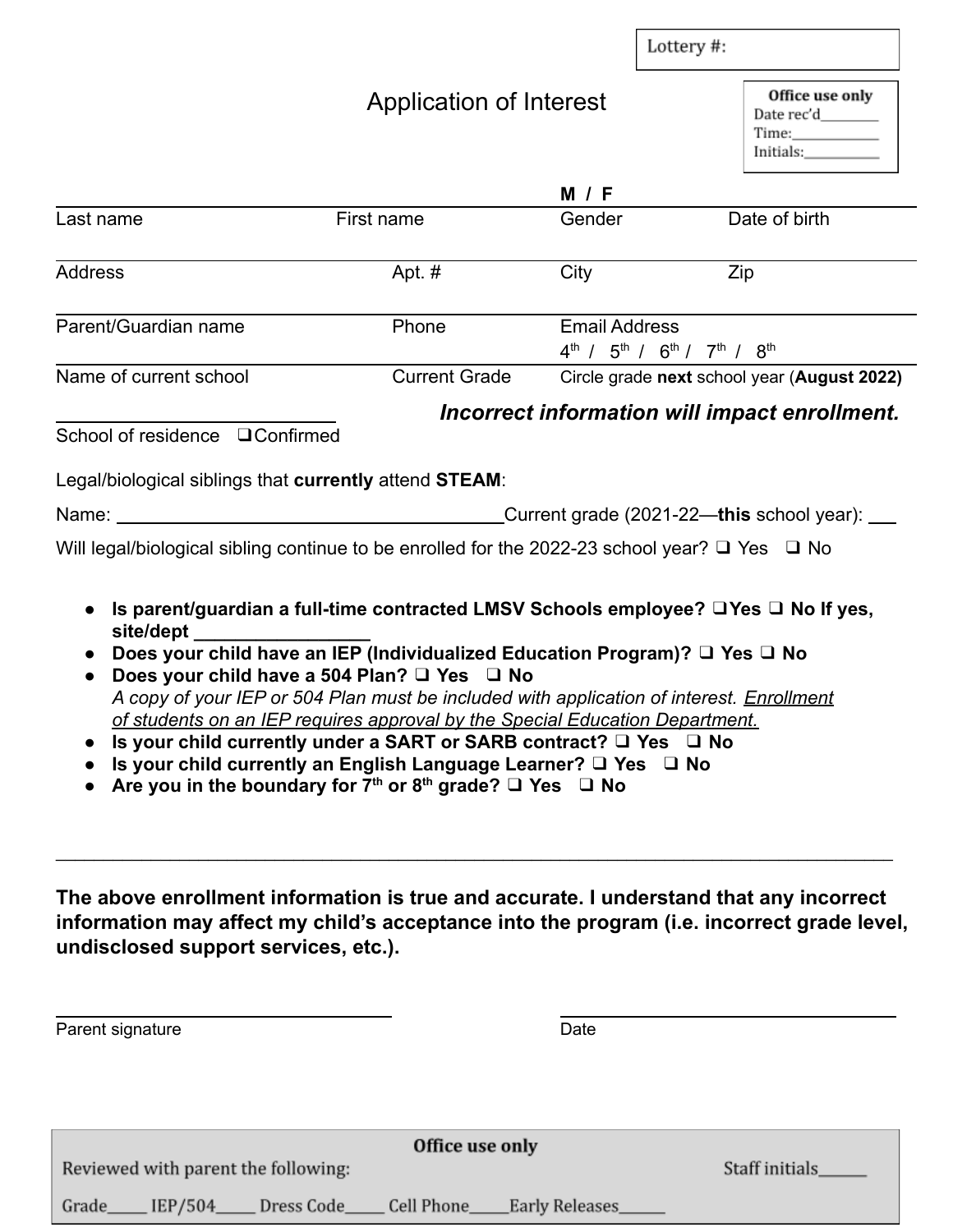## **STEAM Academy School Uniforms**

To provide a safe and secure campus, the parents and community of STEAM Academy School adopted and supported a school uniform policy. All students must wear the school uniform to and from school every day.

#### **Pants**

- ❑ Solid Navy Blue, Black, or White.
- $\Box$  Pants must be clean with no rips above the shorts line.
- $\Box$  Must be worn at the waist at all times (no sagging)
- ❑ Belts: Must be leather, vinyl or canvas and must follow school colors. **No Metal studs.** Buckles should be flat.
- $\Box$  No leggings or any stretchy pants.

#### **Shorts and Skirts**

- ❑ Solid Navy Blue, Black, and White. (No P.E. Shorts).
- ❑ Must be mid-thigh in length or longer
- $\Box$  Must be clean with no rips or tears
- $\Box$  Must be worn at the waist at all times (no sagging)

#### **Shirts**

- ❑ All shirts and undershirts must be solid navy blue, black, or white. **No other colors are allowed.**
- $\Box$  All shirts must have either long or short sleeves
- ❑ Shirts must be plain; no logos, writing or pictures except approved STEAM club shirts or those with the STEAM Academy logo. (No P.E. Shirts)
- ❑ No tank tops

#### **Footwear**

□ Shoes must not have heels over  $2 \frac{1}{2}$  inches. For safety reasons, backless shoes and sandals are not allowed. Shoes must have a closed toe.

#### **Jackets, Sweatshirts, Sweaters & Outerwear**

- ❑ Must be solid colors, white, navy blue, black, gray or dark brown. Solid colors are preferred.
- ❑ No logos, writing, graphics, pictures or team emblems are allowed except those with STEAM Academy Logo
- ❑ A uniform compliant shirt must be worn under any outerwear.
- ❑ Hats or headwear of any kind are not permitted.
- ❑ Loose fitting, sheer or see-through, and low-cut clothing that shows any underwear or exposes

inappropriate amounts of skin is not permitted.

- ❑ Jewelry should be appropriate for school.
- ❑ No sharp objects of any kind.
- ❑ Make- up and hairstyles should be age appropriate.

#### **The Administration reserves the right to identify certain articles of clothing as unacceptable.**

#### **Consequences**

Students who do not comply with the Uniform Dress Code will be given a warning for their first offense, assigned detention for the 2nd offense, and Friday Night School for the 3rd offense.

#### **Dress Code**

In accordance with California Education Code, Section 48907, and with the best interest of our students, school and school-sponsored activities, and community in mind, the middle school dress code has been adopted.